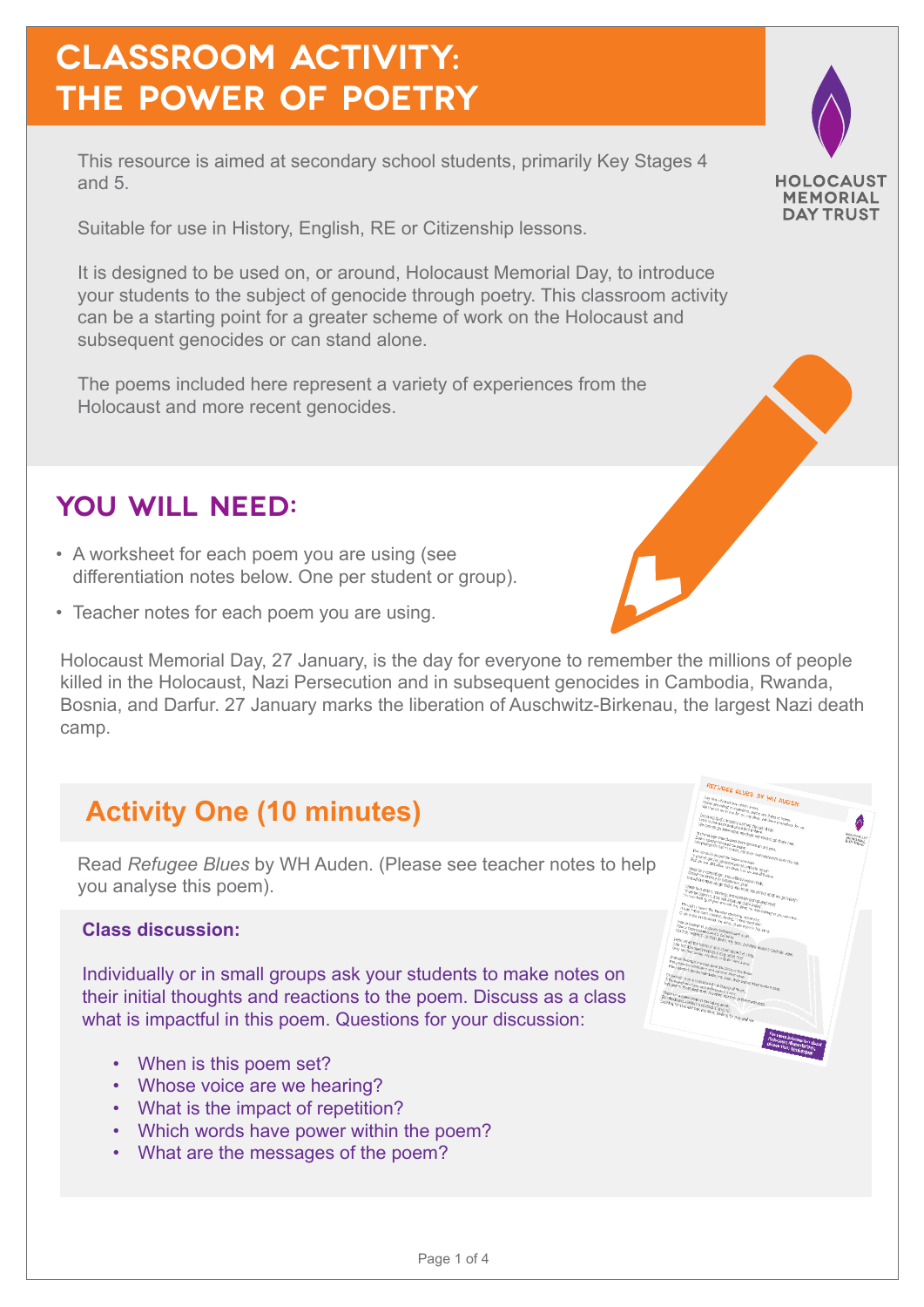## **Activity Two (5 minutes)**

Visit **hmd.org.uk/thepowerofpoetry** to watch a film of the actor Sheila Hancock reading *Refugee Blues* by WH Auden.

After playing the recording, give your students a few moments to absorb what they have heard. **Please note that they may find the recording moving, shocking and disturbing.**



#### **Class discussion:**

Questions for your discussion:

- How does hearing the poem performed change its impact?
- Do different parts stand out more?
- Do other meanings come through?

## **Activity Three – Read and analyse the poems (15 minutes)**

Distribute the other poems provided (at the end of this document) to students, individually or in small groups. Each poem has accompanying teacher notes (at the end of this document) to help you with analysing and exploring the poems with your class.

#### **Differentiation**

We have provided five suggested poems for students to read and analyse.

**For lower ability groups** choose one poem to explore together.

**For medium ability groups** choose two or three poems and analyse them in small groups.

**For higher ability groups** use all five poems. Analyse them independently or in small groups.

Ask students to answer the same questions for these poems as we explored for *Refugee Blues* above:

- When is this poem set?
- Whose voice are we hearing?
- What is the impact of repetition?
- Which words have power within the poem?
- What are the messages of the poem?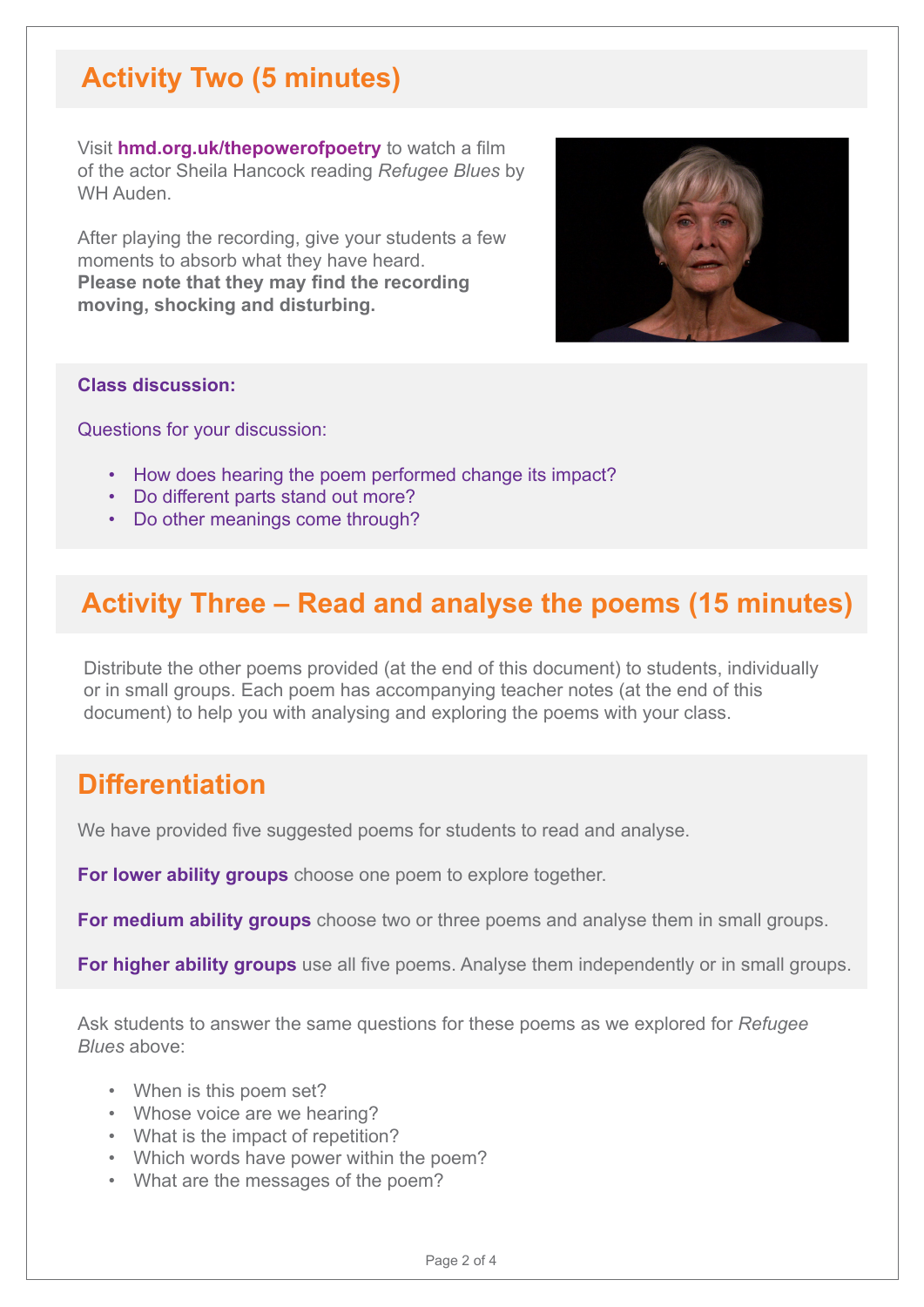#### **Extension activity:**

For higher ability students or if you have more time, you can add the following questions to their discussion:

- Who wrote the poem?
- What do we know, if anything, about the person who wrote the poem?
- Can you tell from the poems which of the authors has experienced genocide?
- What difference, if any, does it make if the author did not suffer in the genocide themselves?

#### **Activity Four – Perform the poems (20 minutes)**

Each group should now consider how they would perform the poem to an audience, firstly in front of the class, and secondly if they had other resources – for example: What sound effects might they use? What images could they include?

Each group should perform their poem to the class.

**Compare the different performances:** What was different or similar between the groups, and what impact do the performances have on the meaning of the poem?

## **Plenary (10 minutes)**

**What do the poems tell us about the genocides?** 

- Ask your students what they know about the Holocaust or genocide *purely* from the poems.
- What questions do you still have about the Holocaust or genocides? (Background information sheets are available for teachers at **hmd.org.uk/thepowerofpoetry** to help you answer questions).
- How can we share what we have learnt with the rest of the school to mark HMD on 27 January?

#### **Extension activity:**

#### **Write a poem**

Ask your students to write their own poem to commemorate the Holocaust or a subsequent genocide, either individually or in groups. Students could explore:

- Prejudice and discrimination both historically and today
- The power of words for good and for evil
- The life story of a survivor of the Holocaust or genocide and write a poem to or about the person they have learnt about. You can find a range of life stories at: **hmd.org.uk/lifestories**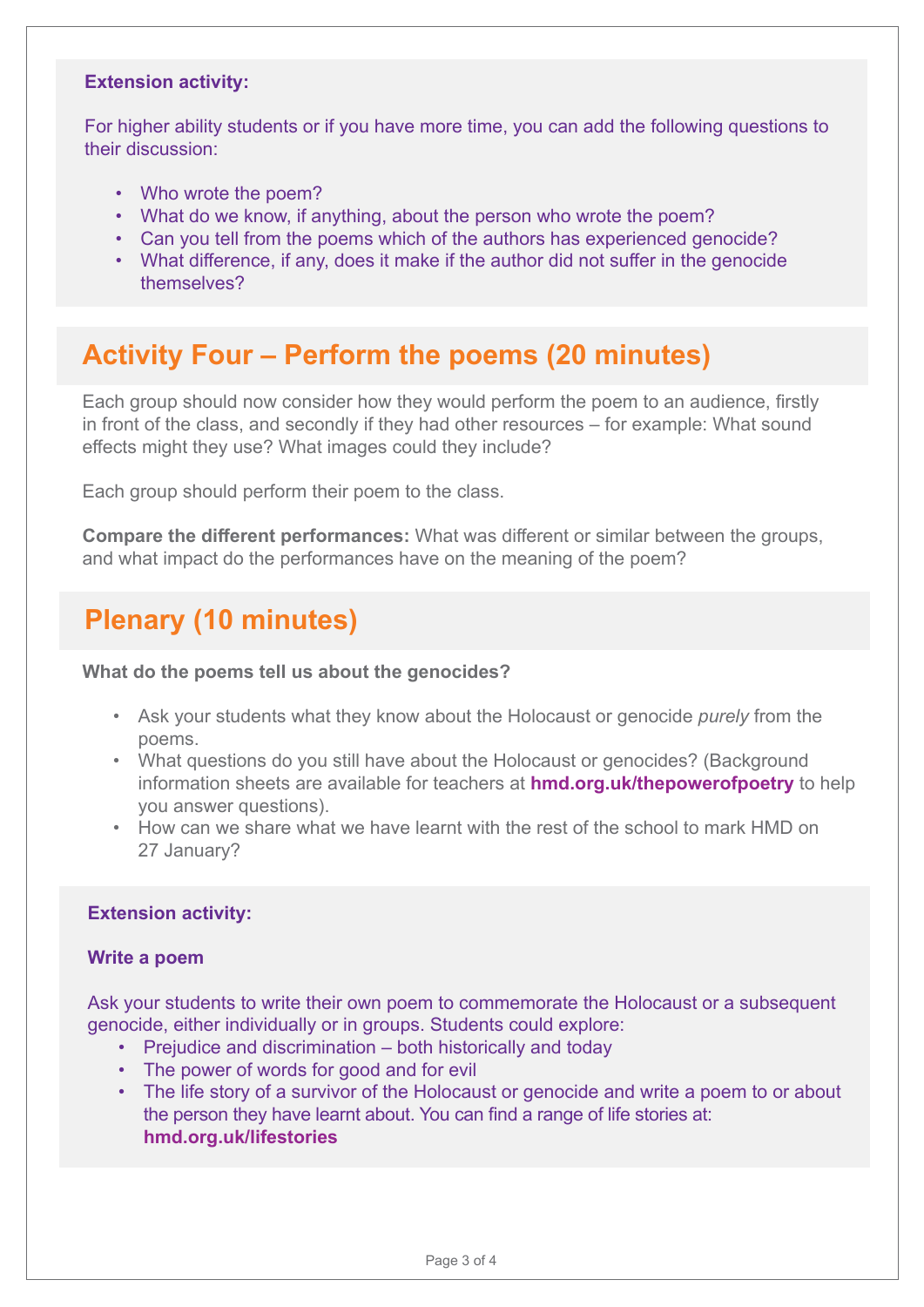#### **Performance poetry**

Students could read or perform poems they have written or selected on the theme of genocide as an event to mark Holocaust Memorial Day. They could draw inspiration from Sheila Hancock about performance and reading styles to draw out the meaning of the poems they choose. Poems could be performed or read as part of a school assembly for HMD.

#### **TAKE THE LEARNING FURTHER:**

For more poems go to: **hmd.org.uk/poetry**

For more information on the Holocaust and subsequent genocides, please see our website: **hmd.org.uk**

Holocaust Memorial Day Trust has a range of life stories, lesson plans, activity ideas and assemblies for you to use. You can find all of these and more at **hmd.org.uk/educators**

Our HMDT Interactive platform includes introductory online lessons that you can follow up with including *Introduction to genocide* and *The Holocaust and Nazi Persecution* which will help to give students background knowledge: **hmd.org.uk/interactive**

# Find out more... Holocaust Memorial Day Trust: **hmd.org.uk**

Order an activity pack or resources: **hmd.org.uk/activitypack** Resources for educators: **hmd.org.uk/educators**

**hmd.org.uk enquiries@hmd.org.uk** 020 7785 7029



nmd.uk<br>
© @holocaustmemorialdaytrust

 $\overline{\circ}$  @holocaustmemorialdaytrust Learning lessons from the past to create a safer, better future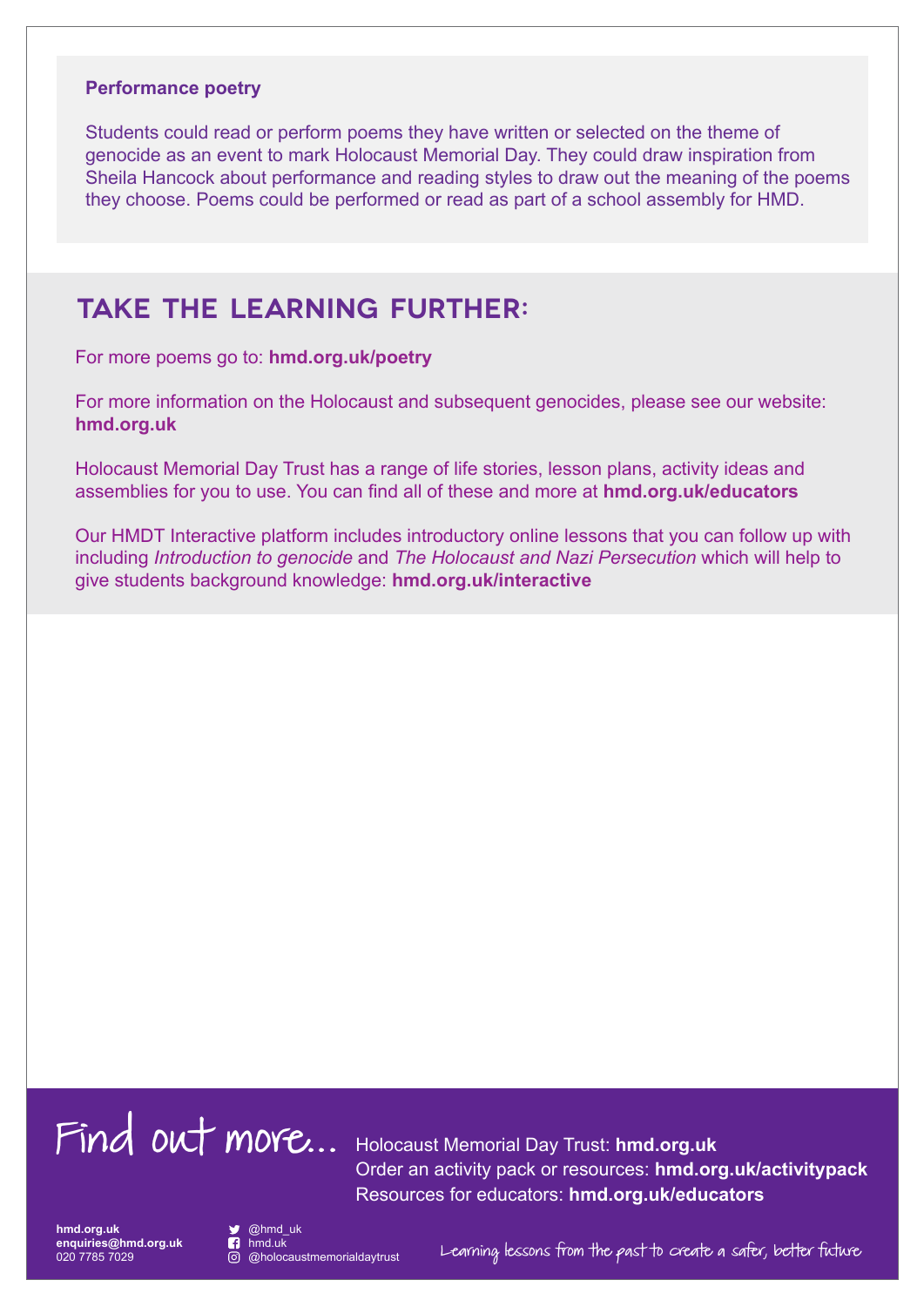## **REFUGEE BLUES, BY WH AUDEN**

Say this city has ten million souls, Some are living in mansions, some are living in holes: Yet there's no place for us, my dear, yet there's no place for us.

Once we had a country and we thought it fair, Look in the atlas and you'll find it there: We cannot go there now, my dear, we cannot go there now.

In the village churchyard there grows an old yew, Every spring it blossoms anew: Old passports can't do that, my dear, old passports can't do that.

The consul banged the table and said, "If you've got no passport you're officially dead": But we are still alive, my dear, but we are still alive.

Went to a committee; they offered me a chair: Asked me politely to return next year: But where shall we go today, my dear, but where shall we go today?

Came to a public meeting; the speaker got up and said; "If we let them in, they will steal our daily bread": He was talking of you and me, my dear, he was talking of you and me.

Thought I heard the thunder rumbling in the sky; It was Hitler over Europe, saying, "They must die": O we were in his mind, my dear, O we were in his mind.

Saw a poodle in a jacket fastened with a pin, Saw a door opened and a cat let in: But they weren't German Jews, my dear, but they weren't German Jews.

Went down the harbour and stood upon the quay. Saw the fish swimming as if they were free: Only ten feet away, my dear, only ten feet away.

Walked through a wood, saw the birds in the trees; They had no politicians and sang at their ease: They weren't the human race, my dear, they weren't the human race.

Dreamed I saw a building with a thousand floors, A thousand windows and a thousand doors: Not one of them was ours, my dear, not one of them was ours.

Stood on a great plain in the falling snow; Ten thousand soldiers marched to and fro: Looking for you and me, my dear, looking for you and me.

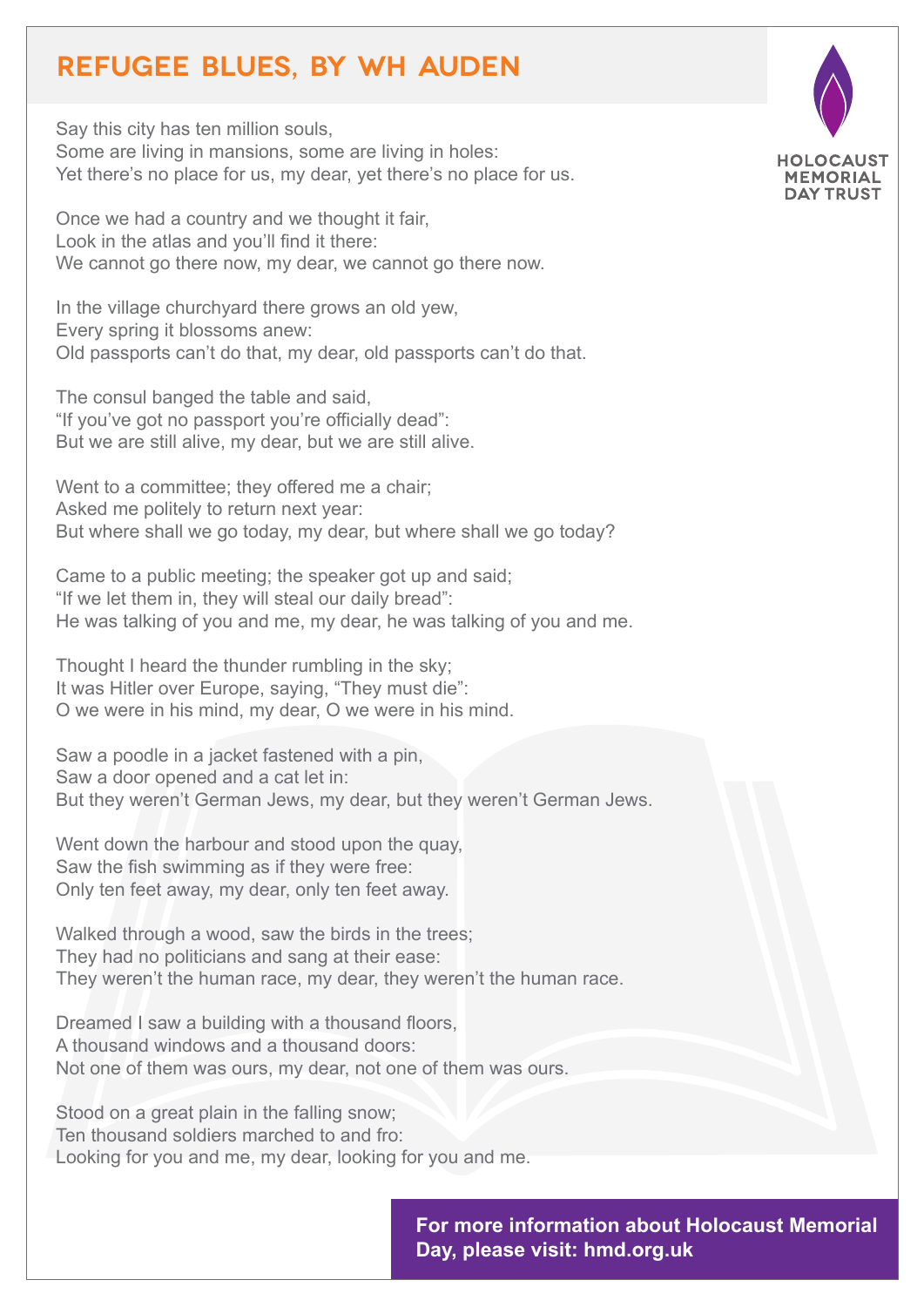## **THE BUTTERFLY, BY PAVEL FRIEDMANN**

The last, the very last, So richly, brightly, dazzlingly yellow. Perhaps if the sun's tears would sing against a white stone...

Such, such a yellow Is carried lightly 'way up high. It went away I'm sure because it wished to kiss the world goodbye.

For seven weeks I've lived in here, Penned up inside this ghetto But I have found my people here. The dandelions call to me And the white chestnut candles in the court. Only I never saw another butterfly.

That butterfly was the last one. Butterflies don't live in here, In the ghetto.

 A recording of the actor Samuel Barnett reading this poem is available at **hmd.org.uk/thebutterfly**

**For more information about Holocaust Memorial Day, please visit: hmd.org.uk**

**HOLOCAUST MEMORIAL DAY TRUST**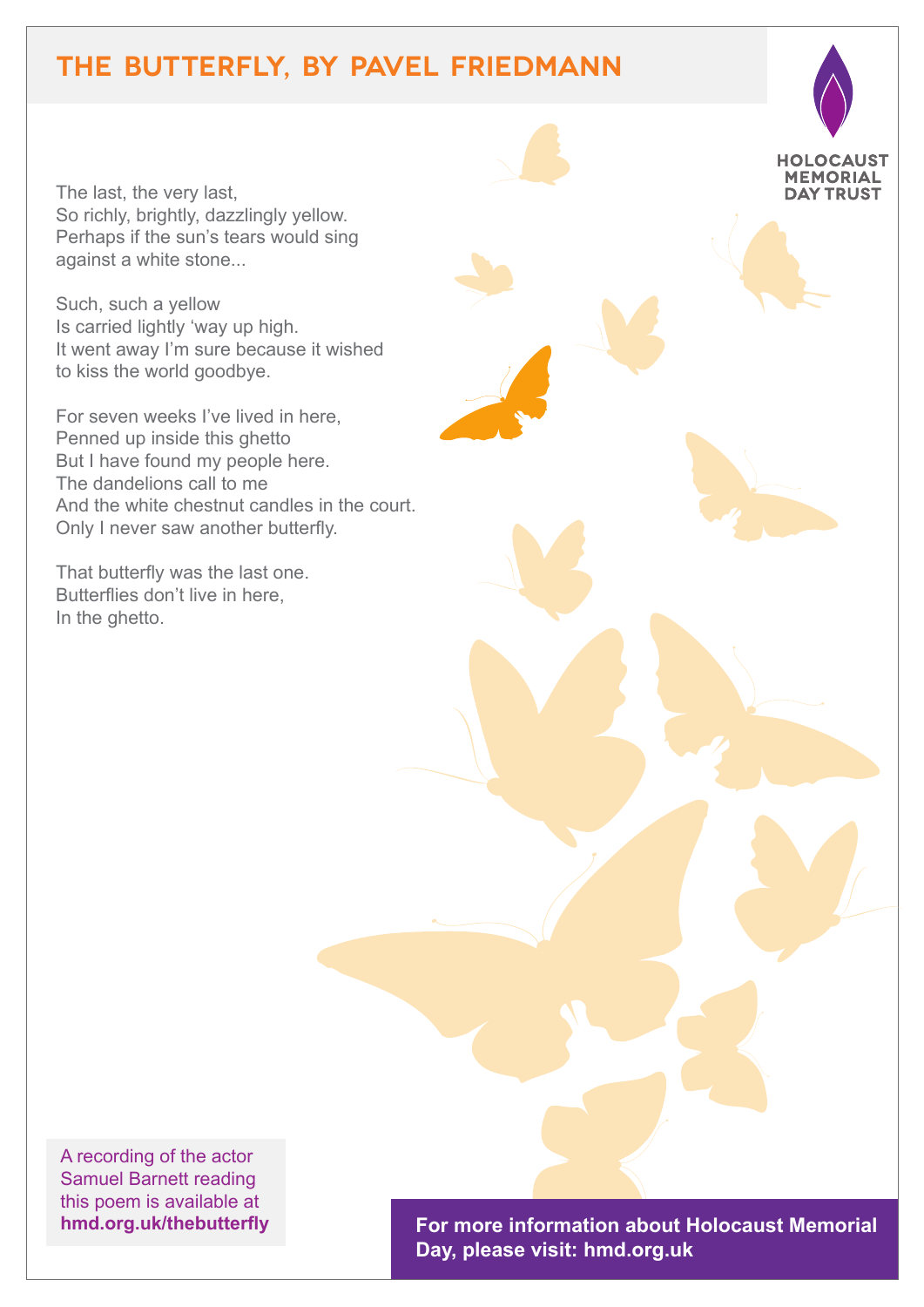#### **IT'S GOING TO RAIN, BY VALDEMAR KALININ**

It's about to rain, getting darker, The leaves have long fallen from the trees, Leaving desolation where just an old man Roams,

Picking handfuls of earth where Roma Perished.

During this war Nazis shot them dead, Roma seized and put in wagons, oh Filled with children and the Roma old, No mercy shown to a single soul.

Buried here auntie, grandpa, grannie, But God spared a small one, Who visits to imagine, The perished wait for him.

No monument stands, Except in the minds of the old, Woods and land bore witness, This older man declares: *Roma are buried here, don't disturb this land!*

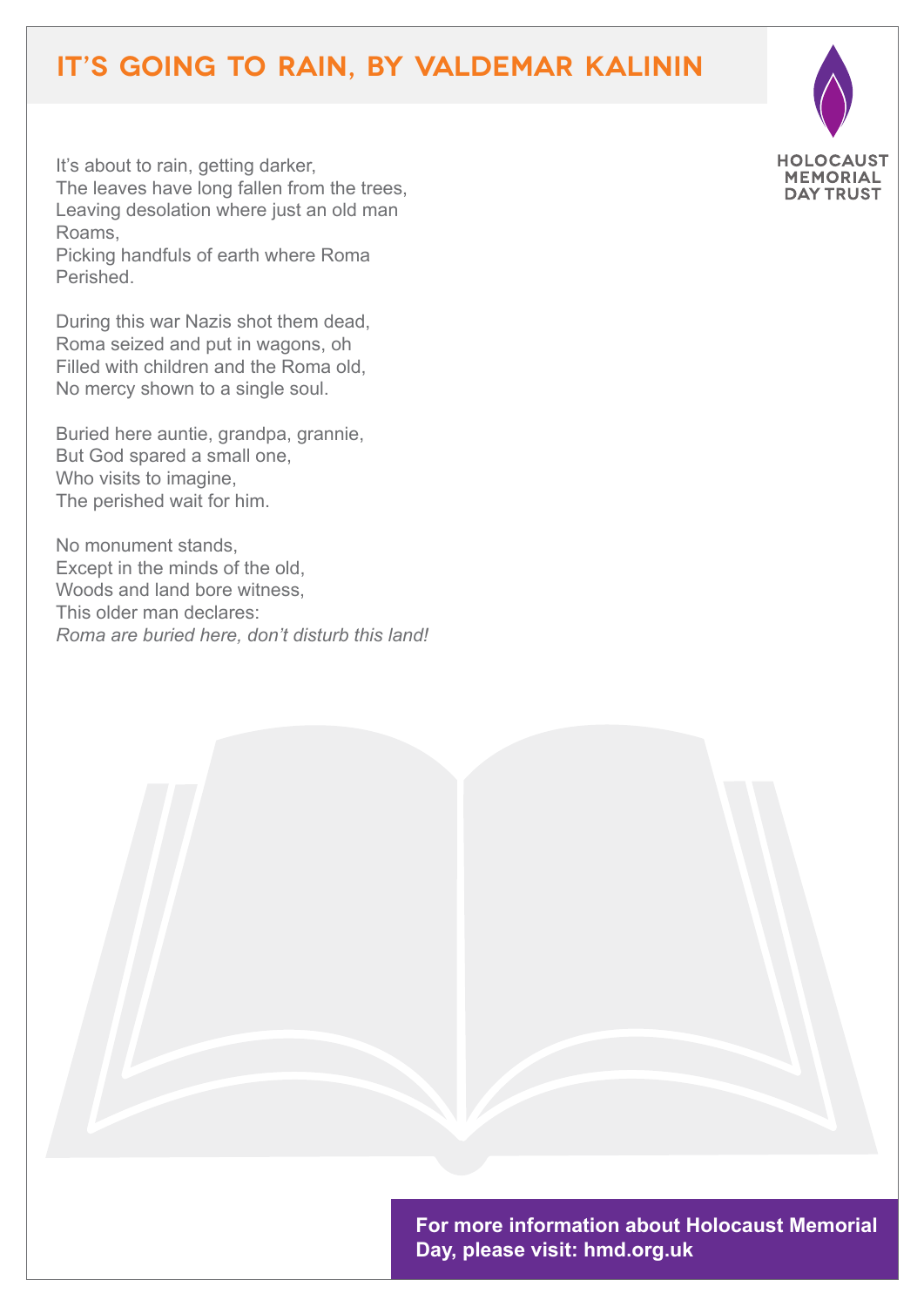#### **CHILDREN OF RWANDA, BY REVEREND FRANCOIS MURENZI**

Known and unknown are the children of Rwanda Victims of war and genocide, Though not with us now we know you're at peace, We who survived will remember you. Ten years onward our hearts still troubled By lack of justice for survivors, Help our leaders, bringing peace and hope, Also preventing the same tragedies.

Will you join me now, remember lives lost, Will you join me now, pleading to all, To learn the lessons, that at any cost, Genocide must end, forever more.

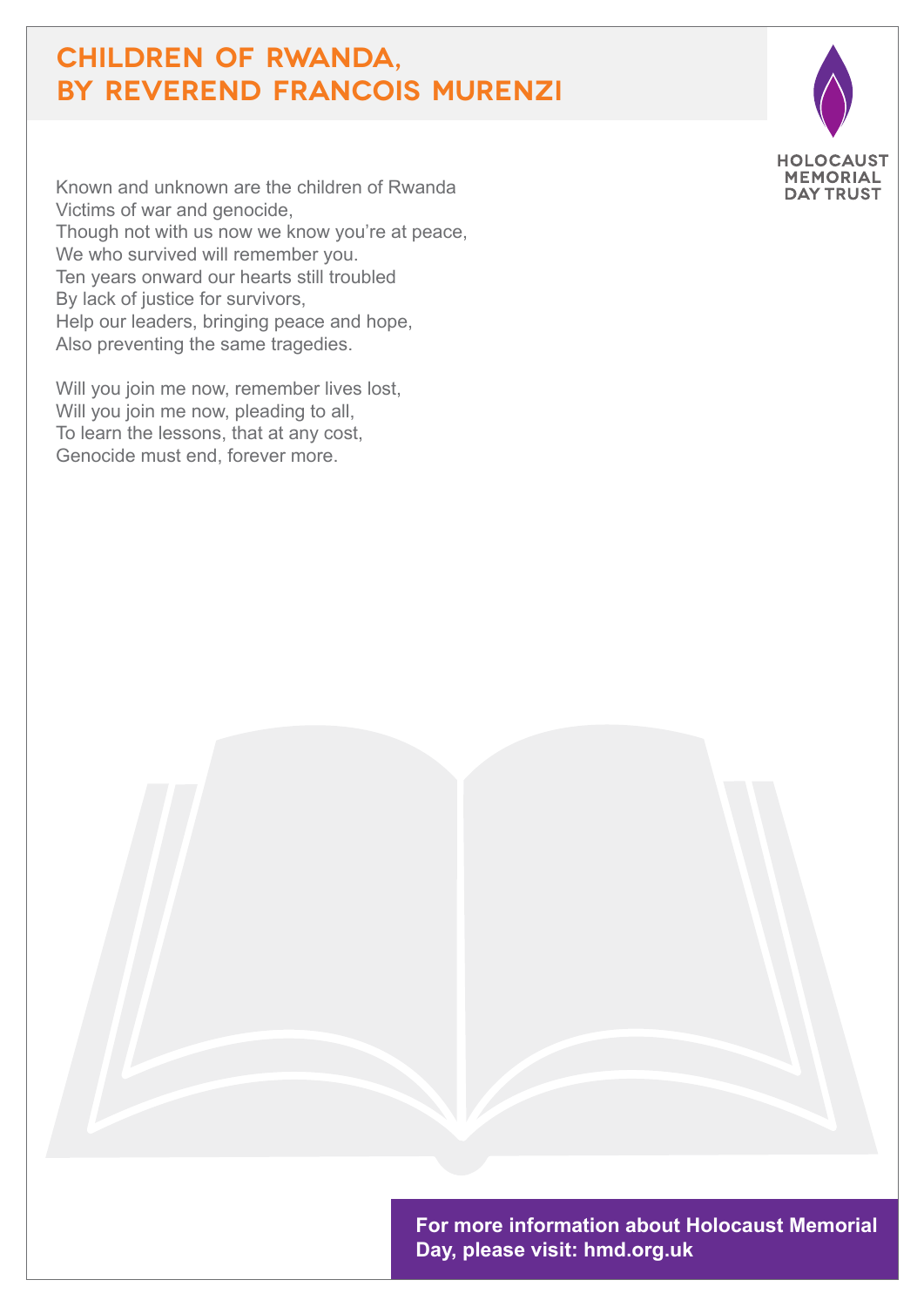#### **I KEPT ON WALKING, BY MARK HAYWARD**

I kept on walking as she threw a stone For it was not thrown at me I kept on walking past the man who groaned As he was hit behind the knee

I kept on walking past the run-down homes I had somewhere else to be I kept on walking as I clutched my phone And pretended not to see

I kept on walking as the words were thrown Every insult, every plea The wounds they inflicted were not my own And nothing to do with me

I kept on walking when the rage had grown 'Til the bodies filled the streets I kept on walking over skulls and bones Ash and blood beneath my feet

I'll keep on walking from the things I've known But refused to really see I'll keep on walking but I'm not alone You're keeping step with me

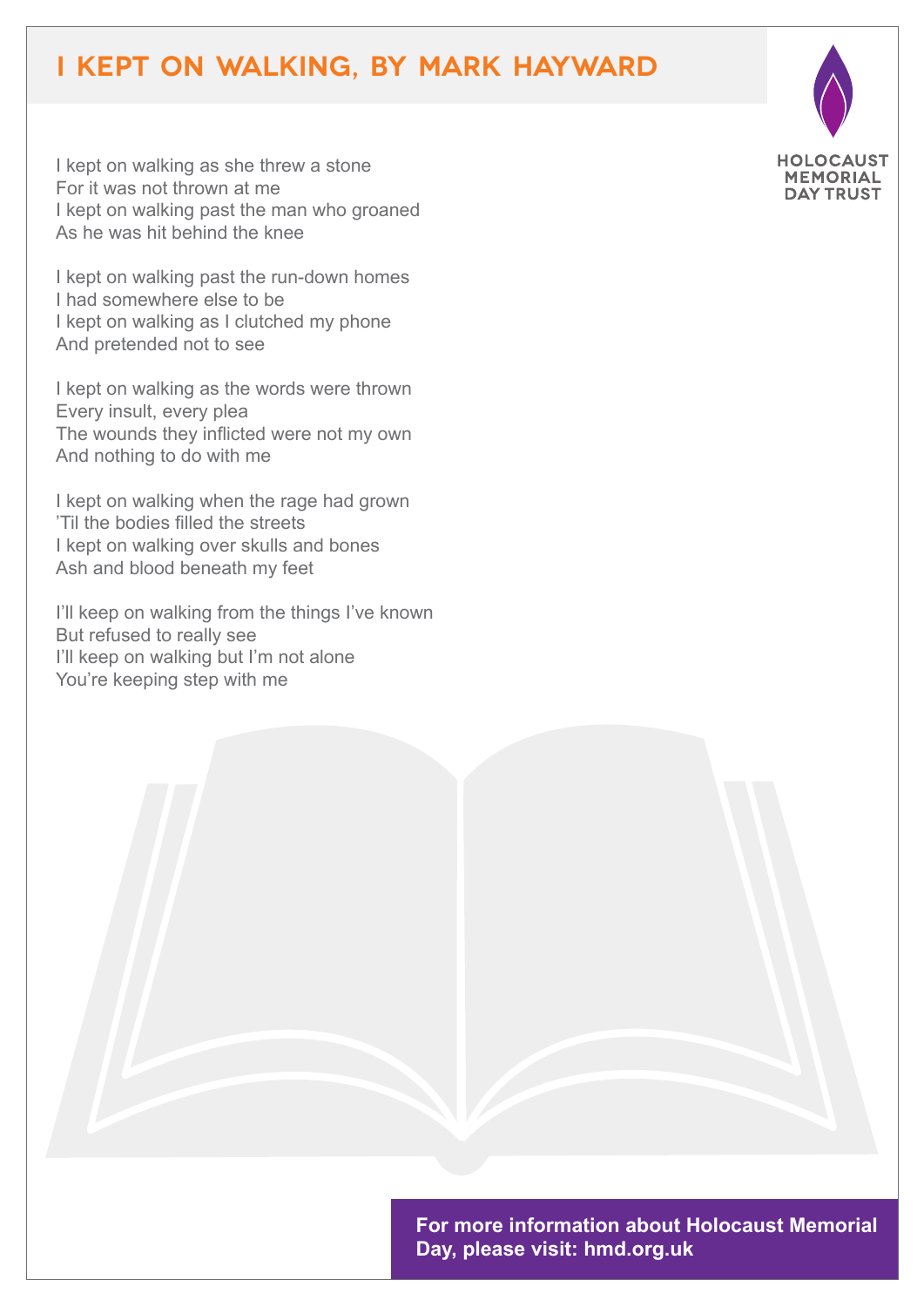## **TEACHER NOTES - REFUGEE BLUES, BY WH AUDEN**

WH Auden finished this poem in March 1939, while he was living in New York. It is written from the point of view of a Jewish refugee who has fled Europe and arrived in America.

Between 1941 and 1945, the Nazis attempted to annihilate all of Europe's Jews. This systematic and planned attempt to murder European Jewry is known as the Holocaust. The Nazis used propaganda, persecution, and legislation to deny human and civil rights to Jews. They used centuries of antisemitism as their foundation. By the end of the Holocaust, six million Jewish men, women and children had perished in ghettos, mass-shootings, in concentration camps and extermination camps.

The poem is written in a clear rhythmic structure, almost like a song. It was published as the first in a series called *Ten Songs*.

The person speaking in the poem is addressing a loved one, as shown by the repeated use of 'my dear'. Students could decide what they think the relationship is – a married couple, a parent and child, siblings?

Each stanza expresses a challenge associated with being a refugee:

- Finding a place both practically with accommodation, and emotionally in a new culture
- The loss of a home country
- The loss of a passport, nationality, and the rights that go with it
- Bureaucracy and systems that are confusing, slow and unhelpful
- A lack of welcome and acceptance from others
- The persecution which causes someone to flee
- Struggling to feel free despite having escaped
- Struggling to come to terms with fear and trauma

You could discuss with your students that refugees still face many similar challenges and struggles today.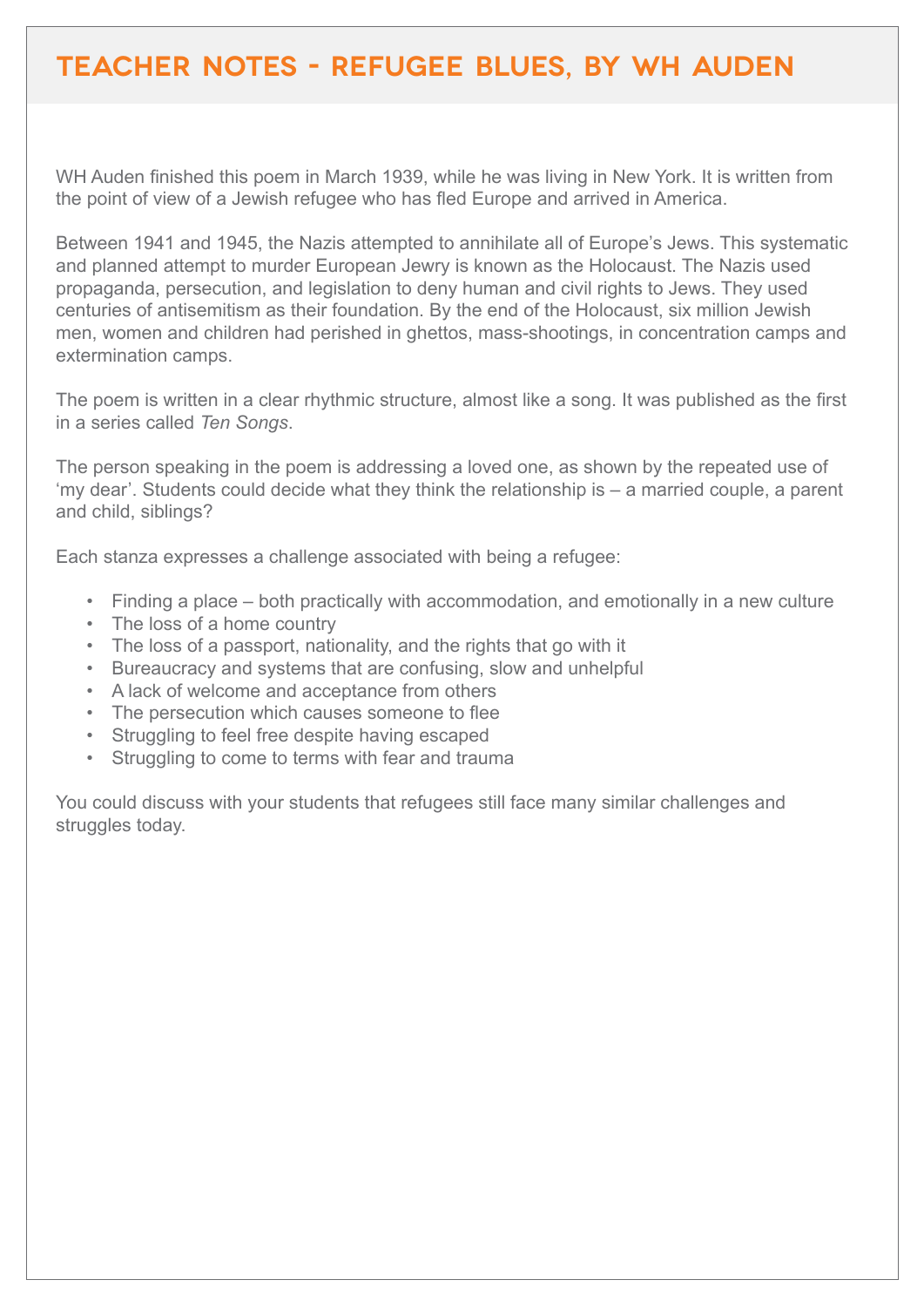#### **TEACHER NOTES - THE BUTTERFLY, BY PAVEL FRIEDMANN**

This poem was written by Pavel Friedmann, at Theresienstadt concentration camp on 4 June 1942. On 29 September, 1944 he was deported to Auschwitz where he died.

Friedmann makes reference to ghettos in the poem. Ghettos were specially selected areas across Nazi-controlled countries where Jews were forced to live. Here, they were segregated, controlled, and dehumanised.

Nazi Germany invaded Poland on 1 September 1939 and the UK and France declared war. In spring 1940 the Nazis established ghettos in the larger towns and cities across Poland to control and segregate Jews. The largest ghetto was in Warsaw, where 400,000 Jews were crowded into 1.3 square miles of the city.

Some ghettos had walls built around them; others were marked out by barbed wire. Men, women and children were forced to leave their homes taking only the possessions they could carry and move into overcrowded houses and rooms. Leaving the ghetto was strictly prohibited. Conditions in the ghettos were appalling, where families were crowded together without adequate supplies of food or water. Many people died from starvation, disease and casual executions carried out by the Nazis.

The butterfly in the poem is a symbol of freedom, beauty and hope. There are other natural references which serve the same purpose of juxtaposition with the setting of a ghetto – the sun, dandelions, white chestnut candles.

The line 'It went away I'm sure because it wished to kiss the world goodbye' is very poignant  $$ the poet is personifying the butterfly, and perhaps projecting his own wishes onto it.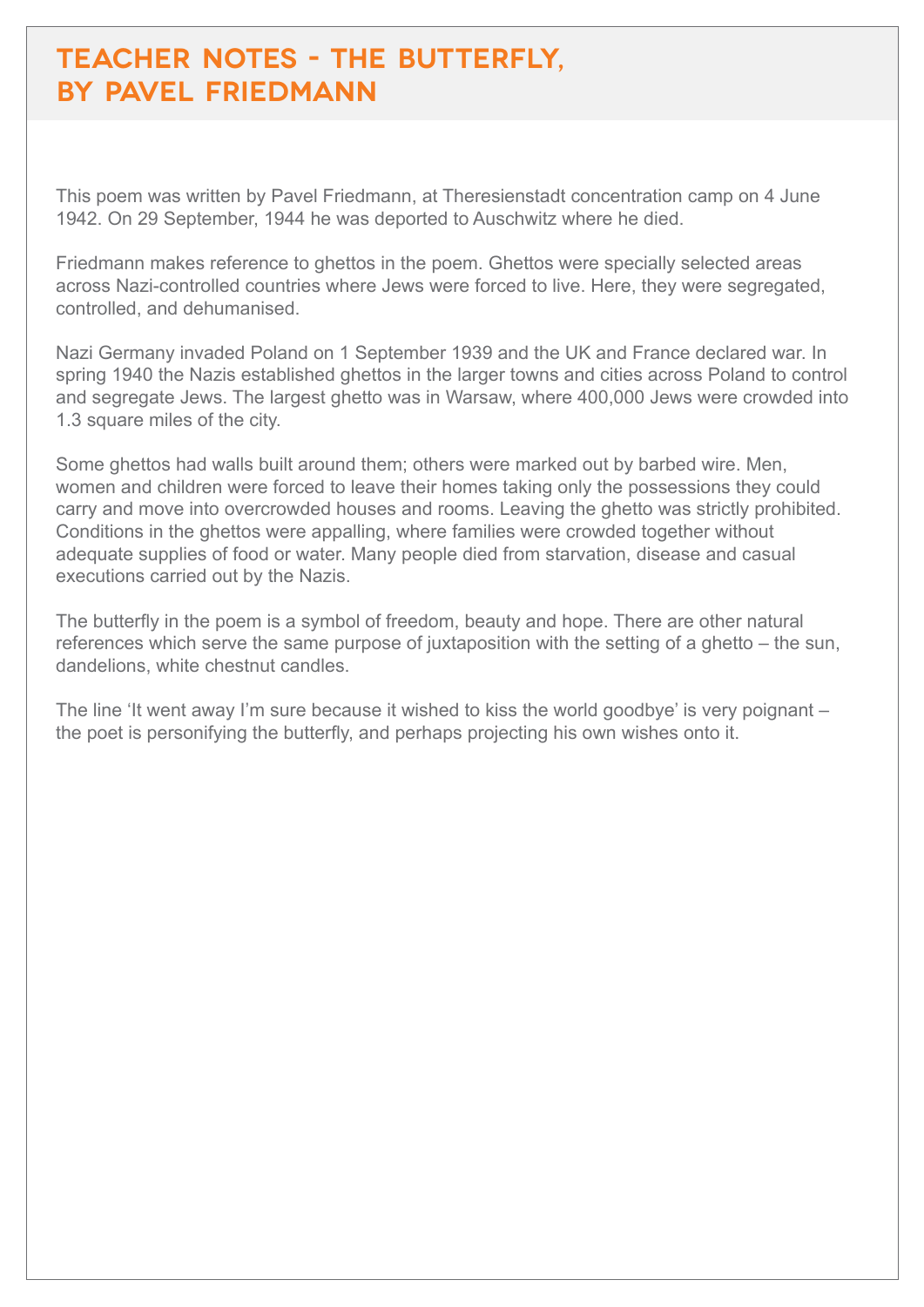## **TEACHER NOTES - IT'S GOING TO RAIN, BY VALDEMAR KALININ**

This poem is a response to the Nazis' persecution of the Roma people.

The Holocaust was the attempted annihilation of all of the Jews in Europe, by the Nazis and their collaborators. However, Jews were not the only group targeted by the Nazis. Anyone they believed threatened their ideal of a 'pure Aryan race' of Germans were targeted for persecution and discrimination across Nazi-occupied Europe.

Therefore, on Holocaust Memorial Day we also remember the Nazis other victims, who included Roma and Sinti people, disabled people, political opponents, gay men, Jehovah's Witnesses, trade unionists and many other groups.

Roma people are a nomadic ethnic group. They originated in India, but have populations in many different parts of the world. There is a recorded history of Roma people living in Europe for over 1,000 years. Roma are also known as 'travellers' or 'gypsies', although these terms can be derogatory as they have been used as a slur against the Roma. Sinti have the same heritage as Roma people, but choose a different lifestyle and are not nomadic in the same way.

Roma culture has a long tradition of storytelling, music and poetic uses of language.

This poem tells the story of the Nazis treatment of the Roma. The Nazis targeted them for total destruction – in the poem 'No mercy shown to a single soul'. The Roma word for this genocide is *Porrajmos*, which translates as 'the Devouring'.

The poem features an 'old man' – a survivor, revisiting sites where Roma people were killed, although the graves are not marked. The natural imagery in the poem reflects the old man's physical and emotional state.

The poem makes reference to the fact that the survivor wants to ensure the dead are remembered – only the 'Woods and lands' witnessed the killings, so he has to tell people what happened. This is also our responsibility on Holocaust Memorial Day – to remember, and to share the experiences of survivors of genocide, as well as those who were murdered.

The poem was written by Valdemar Kalinin, himself a member of the Roma community. He was born in Belarus and is a qualified teacher. His collection of poems was published in three languages in 2004. He now lives in London and works with Eastern European Romani and Irish Traveller children and families.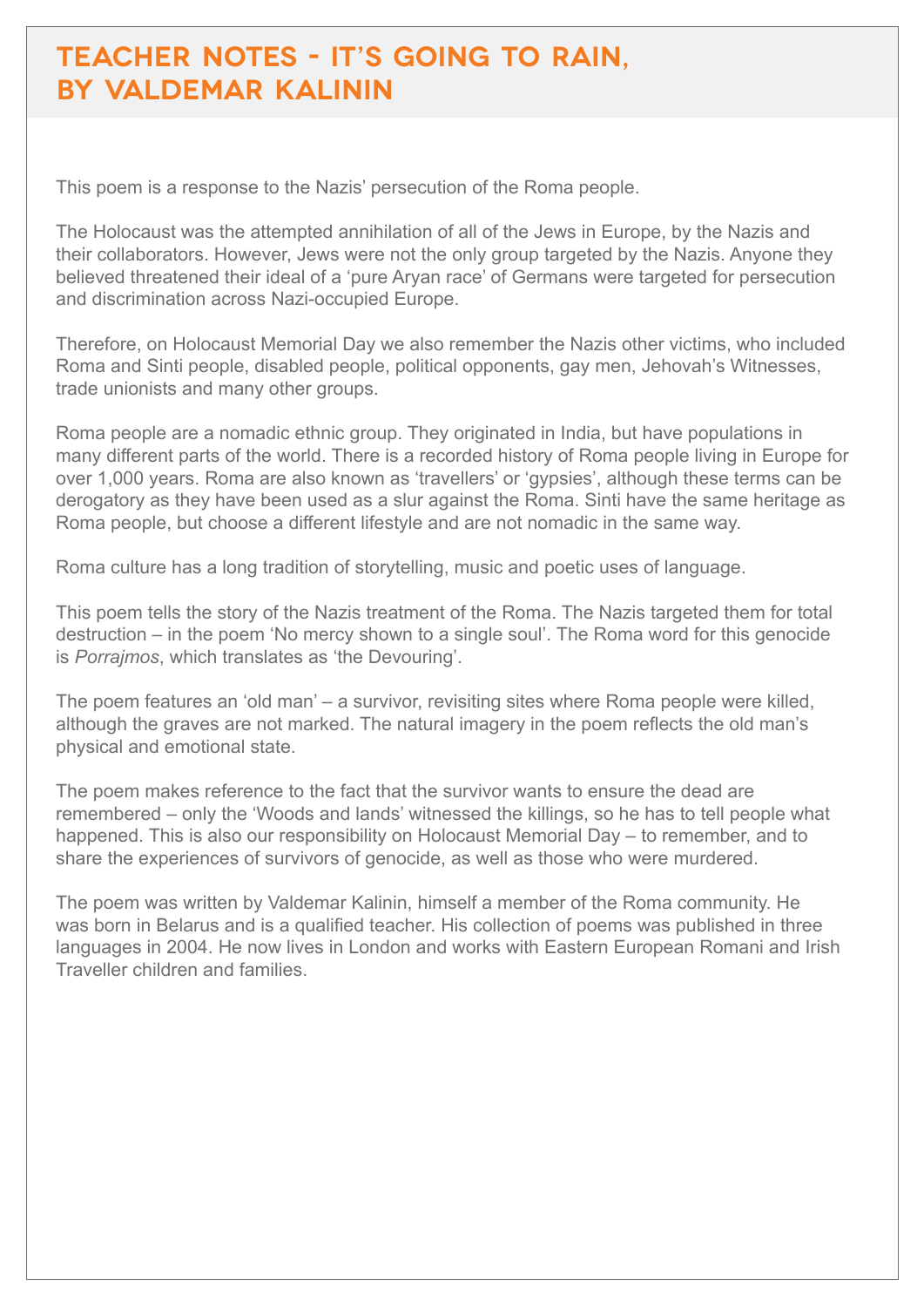## **TEACHER NOTES - CHILDREN OF RWANDA, BY REVEREND FRANCOIS MURENZI**

Rwanda is a small landlocked country in east-central Africa. The two main social groupings in the country are Hutu and the Tutsi. Historically there had been tensions, inequalities and conflicts between these two groups, leading to a civil war from 1990-1993. In 1993 peace was established.

However, this peace treaty was fragile. In April 1994, the Hutu President's plane was shot down near the capital city of Kigali. It was initially unclear who was responsible for the attack, but extremist Hutu leaders immediately blamed the Tutsi for assassinating the President. Ordinary Hutus were told by radio broadcast and word of mouth that it was their duty to 'exterminate' the Tutsi population.

For 100 days, a genocide took place in which 1 million Tutsis and moderate Hutus were slaughtered, mostly by ordinary people with machetes.

In July 1994 the Tutsi rebel army regained control in Rwanda, and brought the genocide to a halt.

This poem is written by Reverend Francois Murenzi 10 years after the genocide. He grew up in Rwanda, but moved to the UK in 1993. He returned to Rwanda in the immediate aftermath of the genocide to try and find his Tutsi family members. He was reunited with his brother, who had been held prisoner by Hutus, and his sister who had survived in hiding. Sadly, their parents had been murdered in the genocide.

His poem focuses on the importance of remembrance, and the difficulties of healing after such an event. The poems calls out for humanity to learn lessons and for genocide to 'end, forever more'.